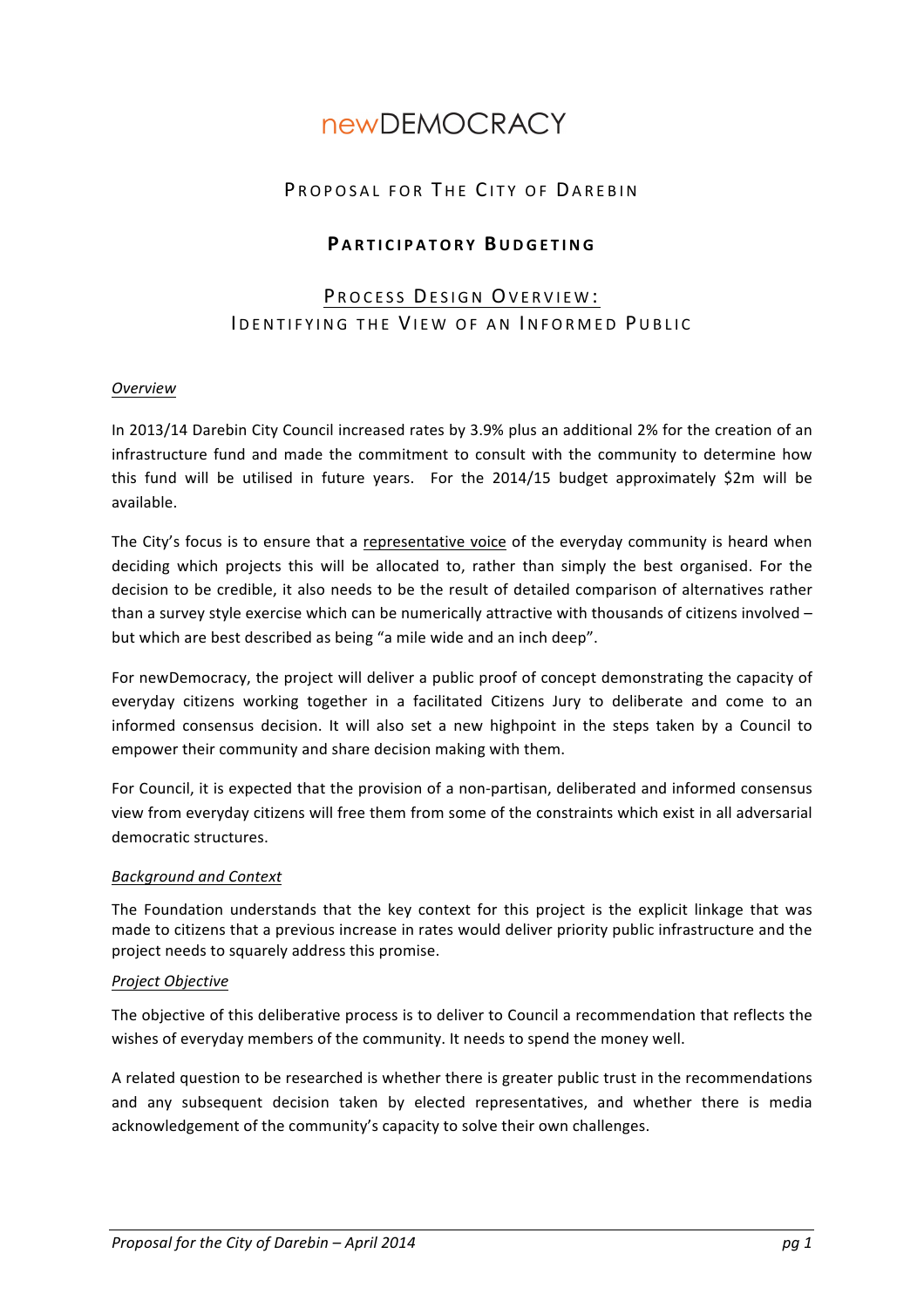The process serves to empower elected representatives who are otherwise subject to the nondeliberative response of 'vox pop democracy'. However, the trade-off is an "uncontrolled" result  $$ the community selects experts of their own choosing and the Foundation will fiercely protect the neutrality of information provision. Expert groups, interest groups, community groups and lobbyists will be invited to make their case, but the extent of the role is in the hands of the randomly selected citizens, not organisers, facilitators or Council.

The panel process depoliticises the decision. This process can deliver a policy improvement in its own right, as well as setting a template for widespread adoption across all levels of government.

The values to focus a deliberative process upon are fairness, long term viability and public trust.

## **About The newDemocracy Foundation**

The newDemocracy Foundation (nDF) is a not-for-profit research group, with a particular focus on best practice citizen engagement and innovations in democratic structures. nDF's experience with many consultation processes is that they consist of feedback forum events largely attended by interest groups and hyper-interested individuals.

Such processes do not result in communities feeling they have had a say. In contrast, nDF's proposal is to provide a jury-style process which enables a more representative section of the community to deliberate and find a consensus response. By combining the three elements of random selection, the provision of time and access to all information, and independently facilitated forums for dialogue, a much more robust and publicly trusted outcome can be obtained which can assist governments in achieving public acceptance of hard trade-offs.

The newDemocracy Foundation (nDF) provides design frameworks for public deliberation and overall innovation in democratic models. Our research and advocacy is focussed on identifying less adversarial and more inclusive public decision making processes. Our services are provided on a cost recovery basis only - consistent with our structure as a not-for-profit research Foundation, with services provided pro bono on occasion. We are not a think-tank and hold no policy views. We also commission independent third party research which occurs in parallel to the process in order to ensure robustness and to capture the potential for improvements to existing democratic processes.

#### *Rationale: Growing Trust through Public Accountability and Transparency*

This proposal contends that if the public was told that 43 of their fellow citizens would work to reach consensus for change after studying detailed information and hearing from subject-matter experts of their own choosing, then the community is more likely to trust this process than the announcement of the *exact same recommendations* delivered by the Mayor, council staff or an individual expert.

In a murder trial, public trust is placed in a jury's verdict, without looking at each piece of evidence, because a trusted group of citizens was given sufficient time and access to information  $-$  and was free from outside influences (or even the perception of such influences). There is ample research evidence that supports that this same model can be applied to public decisions in general. More than 1100 case studies have shown that, by giving a representative panel time and information upon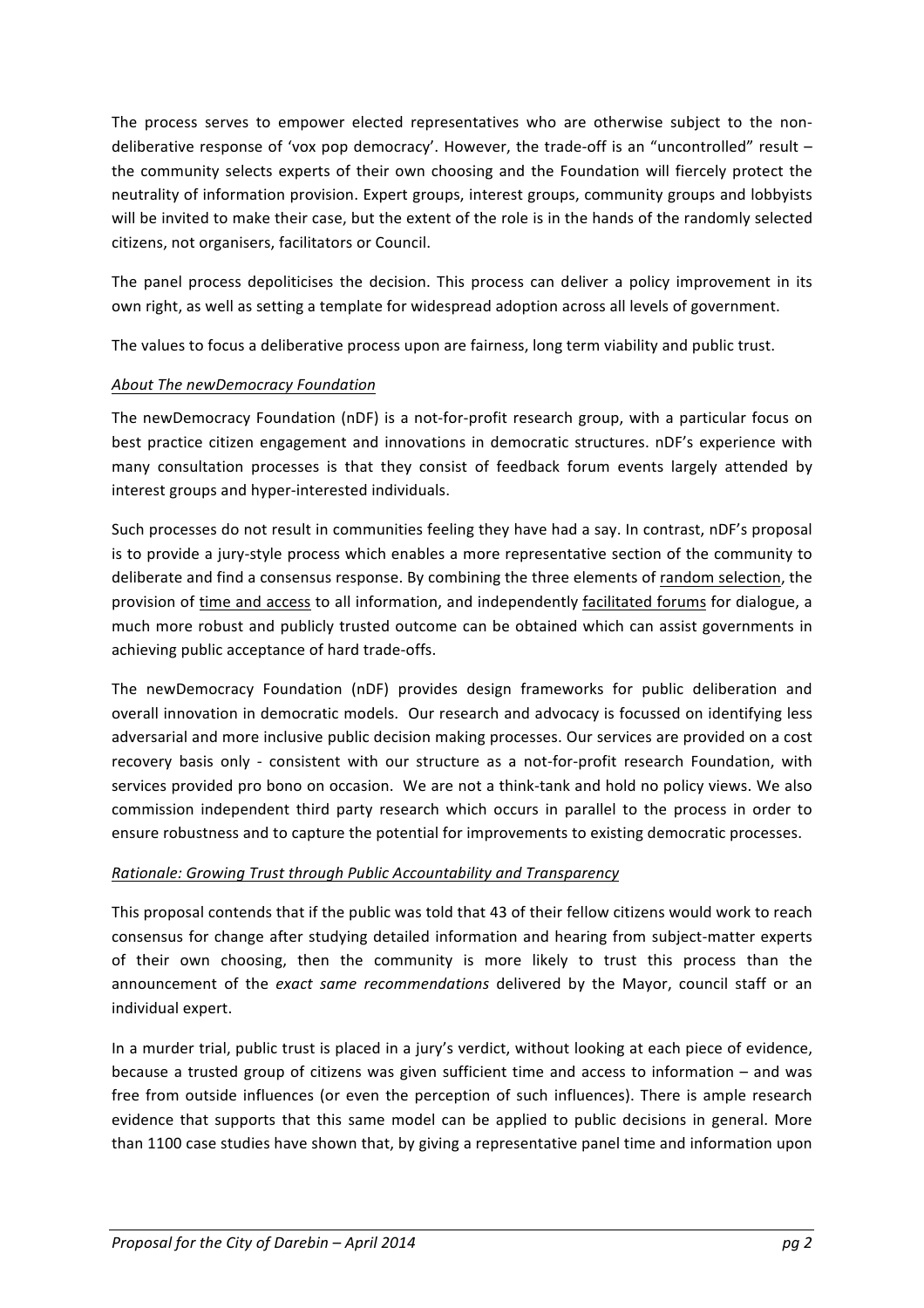which to deliberate, stronger public engagement is achieved  $-$  as well as higher quality decisions (Diversity Theorum). 

It should be noted that traditional models of community engagement do not contribute substantially to *acceptance* of the final decision: those with a specific interest and the loudest voices tend to dominate. nDF will encourage all these interest groups to make their cases to the policy jury so that these panels are heard without having a disproportionate influence.

#### Legacy: Embedding the Approach

The project as proposed would be iconic in terms of fully devolved decision making being accorded to the community  $-$  and a transformational change to 'how we do government' and how the community can be part of decisions. This is a central aim of newDemocracy.

Firstly, a visible public *pilot* project is an essential first step in this transformation: the goal is to demonstrate in a non-partisan fashion that there is civic capability which can surface through a change in structural approach as to how the community is brought into the decision  $-$  showing how a community can actually *own* the decision. This topic is sufficiently substantive and high profile to achieve this goal and provide council with a 'success trigger' to devolve other areas of business.

## *Methodology*

It is proposed that a **Citizens' Jury** (CJ) of approximately 43 participants will be convened for approximately two months for 4 to 5 face-to-face meetings. The participant count is fluid to allow for the statistical profile match to Census to be maintained even if there is a shortfall in a single category. There is negligible statistical impact (in confidence level and confidence interval) on representation within that range.

The participant number is based on relying on a 95% confidence level and a 15% confidence interval. These statistical labels simply mean that, firstly, we can be 95% sure that the 'descriptive match' to the community would be repeated on any random sample. The latter figure is large as we work on consensus, generally unanimous but occasionally with a noted minority report made: with a simple majority an interval of +-2% would change a 51-49 decision. With a consensus process with 95% of people agreeing to recommendations, +-15% still represents a compelling supermajority. (Statistical tools and definitions are available here: http://www.surveysystem.com/sscalc.htm )

The jury will be complemented by an exponentially scalable online process. This encourages selfselected groups to discuss and share with a view to making a submission to be considered by the jury of their peers. The online platform thus serves a dual role as a gathering place for finished ideas, or as the forum space for disparate groups to work within.

Random selection is a key tool used to identify participants as a means of securing a descriptively representative sample of the community. Stratification will be used to ensure a mix (matched to Census data) by age, gender and location (either postcode based, suburb based or clustered by Ward). Representation by income and ethnic identity is achieved naturally by the randomisation element – and ratepayer status (owner or tenant) is used as a surrogate indicator which drives diversity in selection.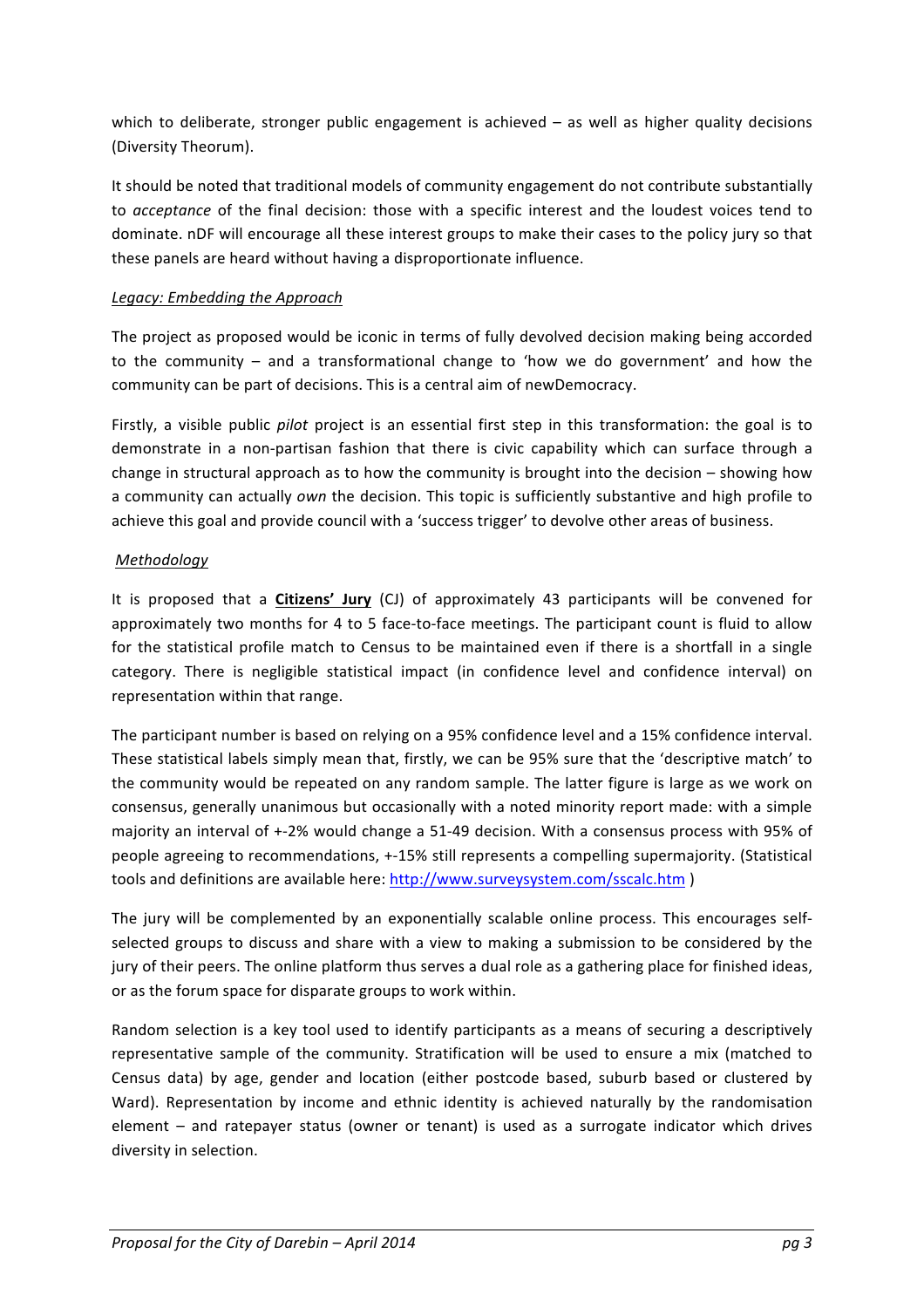ABS data (Report 3235.0, August 2012) will be used to identify the population distribution for citizens designated in 15-24, 25-34, 35-44, 45-54, 55-64 and 65+ brackets within the LGA.

Invitations to participate in the CJ will be extended to a randomly selected sample of 3,000 citizens ideally taken from the Council's land titles system (i.e. the rateable database). They will be invited to register electronically with nDF to indicate that they are available for the final selection. Based on those available, a further stratified random draw is conducted.

Just as in juries per diems and/or reimbursement of transport costs is strongly advised so as to avoid excluding participants who may find this a hardship – provision of transport tickets to each participant is an effective way of delivering this in part.

## *Selection of Participants*

Invitations for the Citizens' Policy Jury would be issued to 3,000 citizens randomly drawn from across the City.

Invitations should be non-partisan: they will come from the Mayor of the City of Darebin and note the committed authority of the entire Council. They will explain the process and ask the citizen to decide to confirm eligibility for selection in the Citizens jury. (5% response rate required, around 10% *expected)*

From the positive responses, a sample is drawn electronically based on the pre-agreed stratification goals referred to above. The aim is to achieve a group descriptively representative of the community even if one subset of the community responds disproportionately to the initial invitation.

The sample (which incorporates a number of reserves) will be sent a comprehensive schedule and explanatory kit of pre-reading (generally an online private forum with a library of documents and submissions), with a request of the citizen to provide a final acceptance allowing nDF to finalise the panels.

The group is convened solely for this process: any future Jury would recommence a fresh selection process.

## *Preparation and Information Process*

Information and judgement are required in equal parts to reach decisions. newDemocracy advocates these processes because the judgement of random samples (or mini-publics) has been shown to achieve very high levels of public trust because they are non-partisan. It is thus imperative that the method of provision of information to the policy jury does not erode that trust.

Information selection can be a very time consuming process. A portion of this work comes from the self-interested willingness of advocacy groups and interested parties to engage via submissions of their own independent work. A public call for submissions is thus factored into the design, and the operation of the jury allows it to ask to hear more from the author of any submission. The support of the City of Darebin in notifying known advocacy groups is valued.

Council (and indeed individual councillors) will be accorded the opportunity to present their views as to worthwhile uses for the funding. It is important to note that nDF will emphasise to the Jury that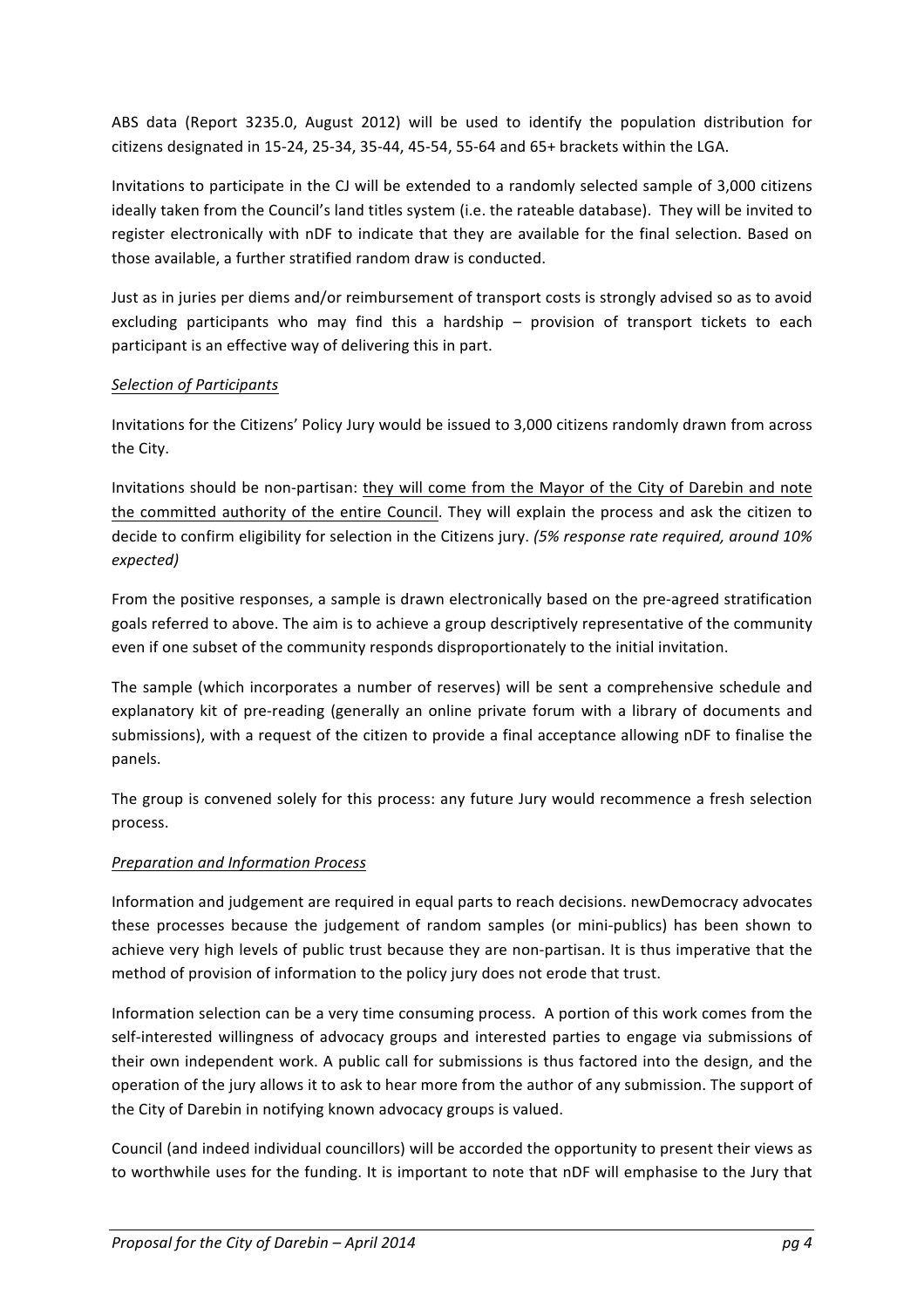each of these are starting points for them to consider and that they area starting from a "blank sheet of paper" rather than simply endorsing Council's preferred use for the funding.

Beyond this starting point, the jury will work independently to identify subject matter experts whom they wish to learn from and question  $-$  and allowing this independence in expert selection underpins the transparency of the exercise and counters a widely-held community view that you can "find an expert to say anything".

Prior to the Jury's first meetings, a set of background documents based on the above will be circulated to the jurors. This is the baseline content for deliberation.

It is recommended that an online discussion forum (for the use of the Panel) be operated as part of the process. NDF currently works with BangTheTable, who are a donor of in-kind services to nDF. A separate public forum can also be operated.

## *What Does the Citizens' Jury Decide?*

It is of central importance that the limit of the group's decision-making authority is pre-agreed and clearly conveyed. This must be expressed simply, broadly and openly so as not to be interpreted as directing a particular decision.

It is proposed that the remit of the panel is to reach agreement on:

## How should we best spend \$2m to improve our community?

## The jury is asked for a specific and actionable set of recommendations.

In terms of authority, it is proposed that:

## The Council will accept the Jury's recommendations on an "all or nothing" basis.

#### **What Constitutes a Decision?**

In order to shift the public mindset from adversarial, two-party, either/or contests and convey a message of broad-based support for the recommendations, nDF recommends an 80% supermajority be required for a final decision from the jury. In practice, citizens' panels tend to reach consensus (or group consent) positions with minority voices included in any report; they rarely need to go to a vote. Decisions are frequently unanimous.

#### *Operations*

A skilled facilitator will be required for the process and should ideally be recognised by the International Association of Public Participation (IAP2). nDF can provide the names and contact details for a number of potential facilitators for consideration by Council.

nDF generally operates the jury selection process to ensure there is the highest public confidence in the rigour and independence of the randomisation of invitations (and by extension as to why a given individual was not selected). As we have experienced in other processes, the public will accept our 'rejection' far more easily than if this is required to come from government, as principal.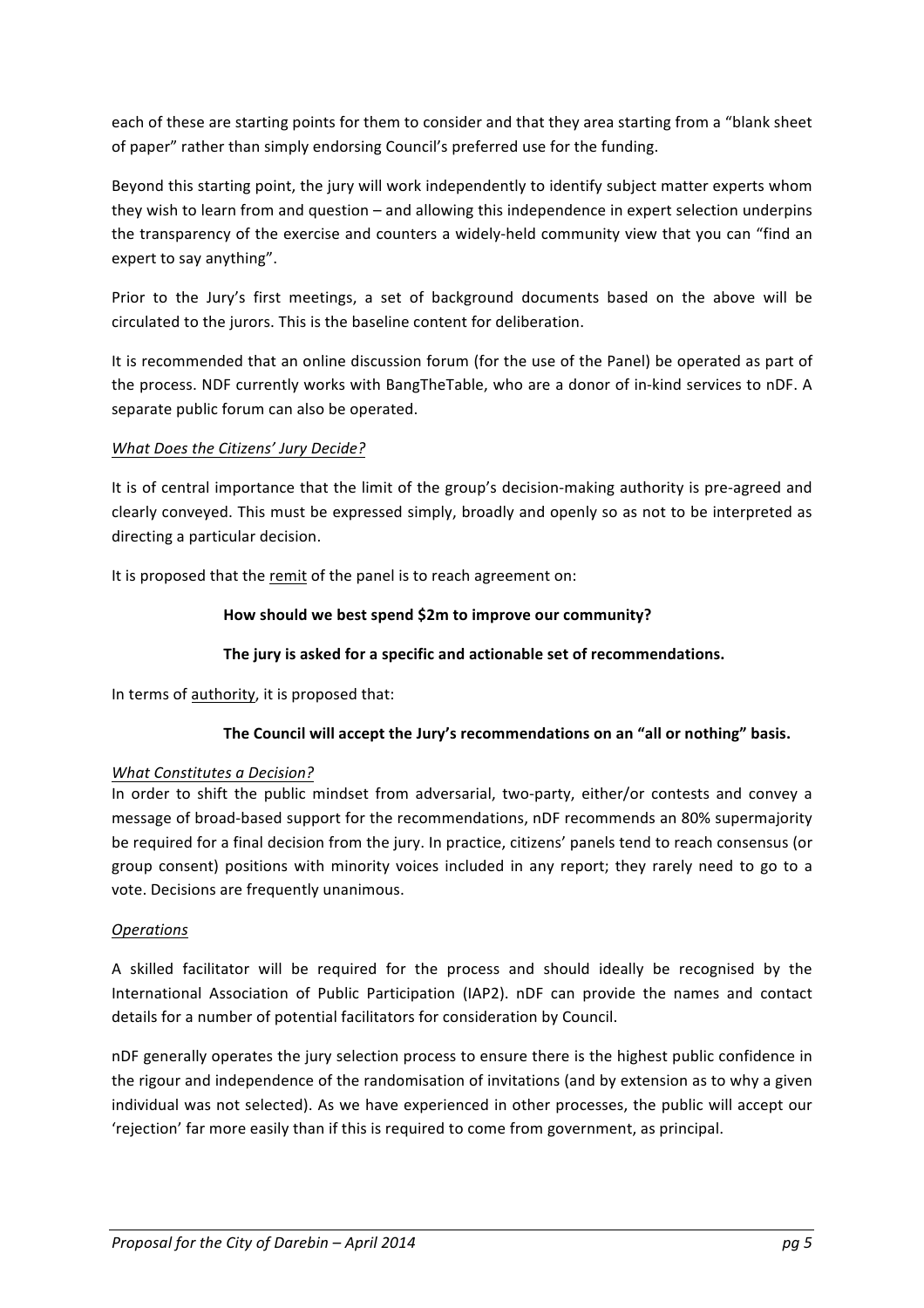Meetings would ideally take place within Council facilities available at negligible cost. Official buildings are preferred and convey the right message (regarding authority) to participants. Ideally these are spread around the Council area so participants visit all corners of the LGA.

NDF utilises an integrated print and distribution service capable of very fast turnaround production for invitations.

#### *Media Role*

The role of the media in supplying information about the exercise is critical. We have noted in other processes that the community should have the chance to see and identify with the people involved: an evoked response of "people like me made the decision" will see the recommendation earn widespread trust.

For this to be achieved in a communications environment where the community believe much of what they see in the news is "staged", it is imperative we introduce the jury who will be deliberating as early as possible in the deliberative process (ideally just after the first meeting) and well before any direction (of their recommendations) is known. If the community trust the participants, they will trust the recommendations. For this to occur you cannot be seeing the participants for the first time when you read of their recommendations or the benefit is largely lost.

Council's assistance with local media is therefore essential. nDF will provide advice to Council in regard to approaches to the media that have worked in other similar situations.

#### *Costing Outline*

Key cost areas are outlined below. This is based on discussions with Council and includes an explicit role for the nDF.

Step  $1$  – Basic Invitation and Recruitment

- a. Dataset, printing and postage (3,000 invitations to print plus \$0.55 per piece to post) estimated at \$5,000. [Hard cost recovery only – original invoice supplied]. Note: Council will arrange appropriate translations for invitations.
- b. Participant per diems of **\$8,600** (suggested \$200 x 43)
- c. Suggested donation to Foundation for time to produce invitations, draw final Jury, and contact jurors individually by phone \$1000
- Step 2 Operational Assistance (Remote via phone)
	- d. Catering of  $$6,000$  (4 days x 50pax  $@$   $$30pp$ ). [Hard cost only]
	- e. Recruitment of independent facilitators estimated cost of \$20,000. [Hard cost only]
- Step 3 newDemocracy assume Project Responsibility
	- f. Provision should be made within the budget for a reasonable level of expenses for nDF representatives to be on site for the first meeting of the Citizens Jury and to attend the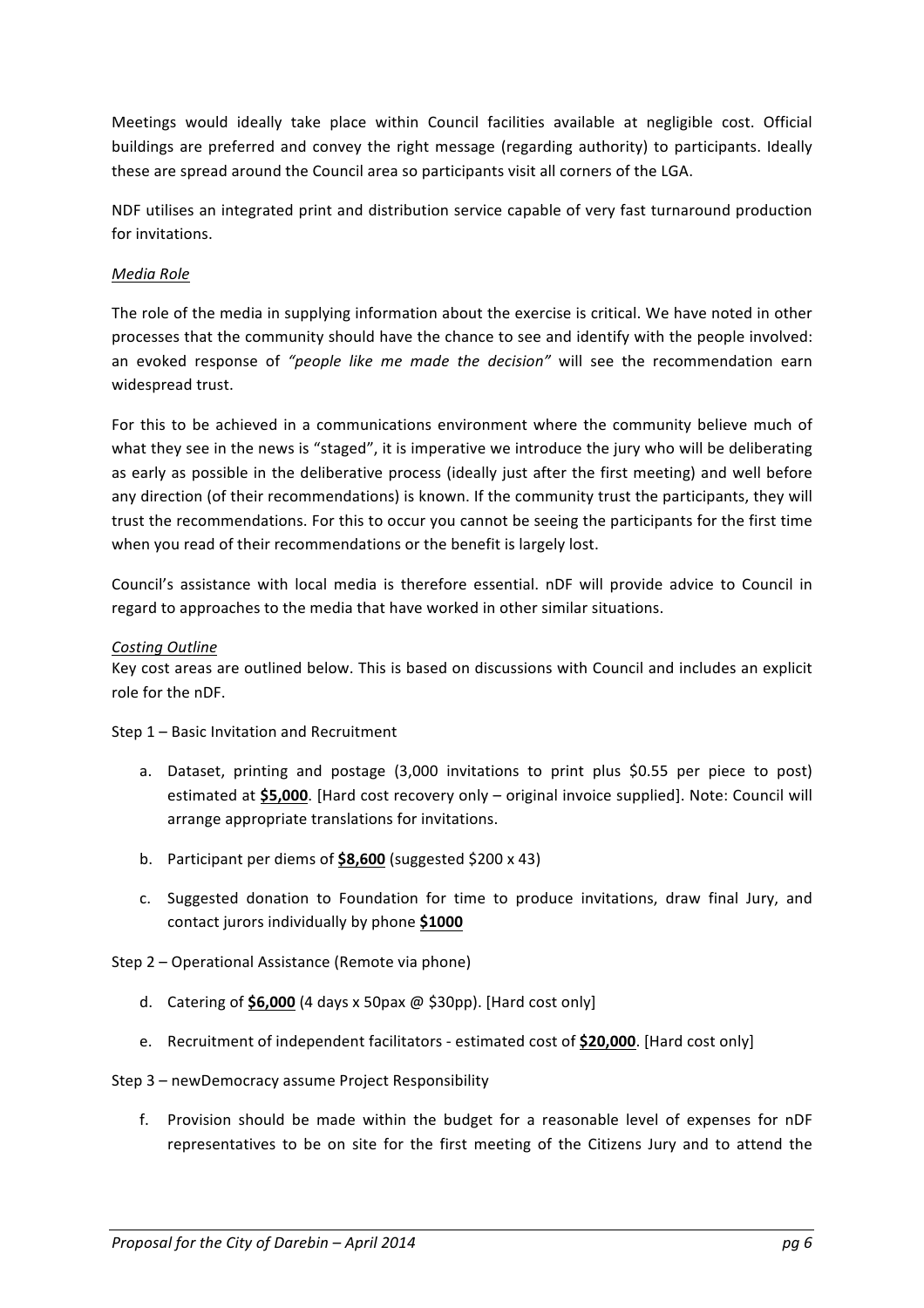initial planning meeting and lead briefing of facilitators: estimated at \$1,000 [only actual costs billed to this cap].

- g. new Democracy will participate in all other planning meetings by teleconference
- h. a research contribution of **\$4,000** is made to the newDemocracy Fund which contributes to the operation of the Research Committee and to the future of improving democracy in Australia.

Items a-k amount to \$45,600.

Process design and selection administration will be provided by the Foundation on the cost recovery basis in any scenario.

As a research institute, in the event we assume project responsibility the Foundation requests funding support of \$4,000 for an independent research project to capture what is learned through the innovation process (see k above). As part of our ATO compliance, the topic of research will be set by the Research Committee of The newDemocracy Foundation.

#### *Key Issues to be managed:*

- $\triangleright$  City of Darebin's agreement as to remit and authority.
- $\triangleright$  Interface with subject matter experts and contributors to ensure accessibility and availability for participation.
- $\triangleright$  Interest group buy-in and focus on breadth of submissions, and communication of the opportunity to make a submission.
- $\triangleright$  Allocation of responsibilities for communications task (this is also an education campaign for the broader community for a new concept, and needs to be approached as such).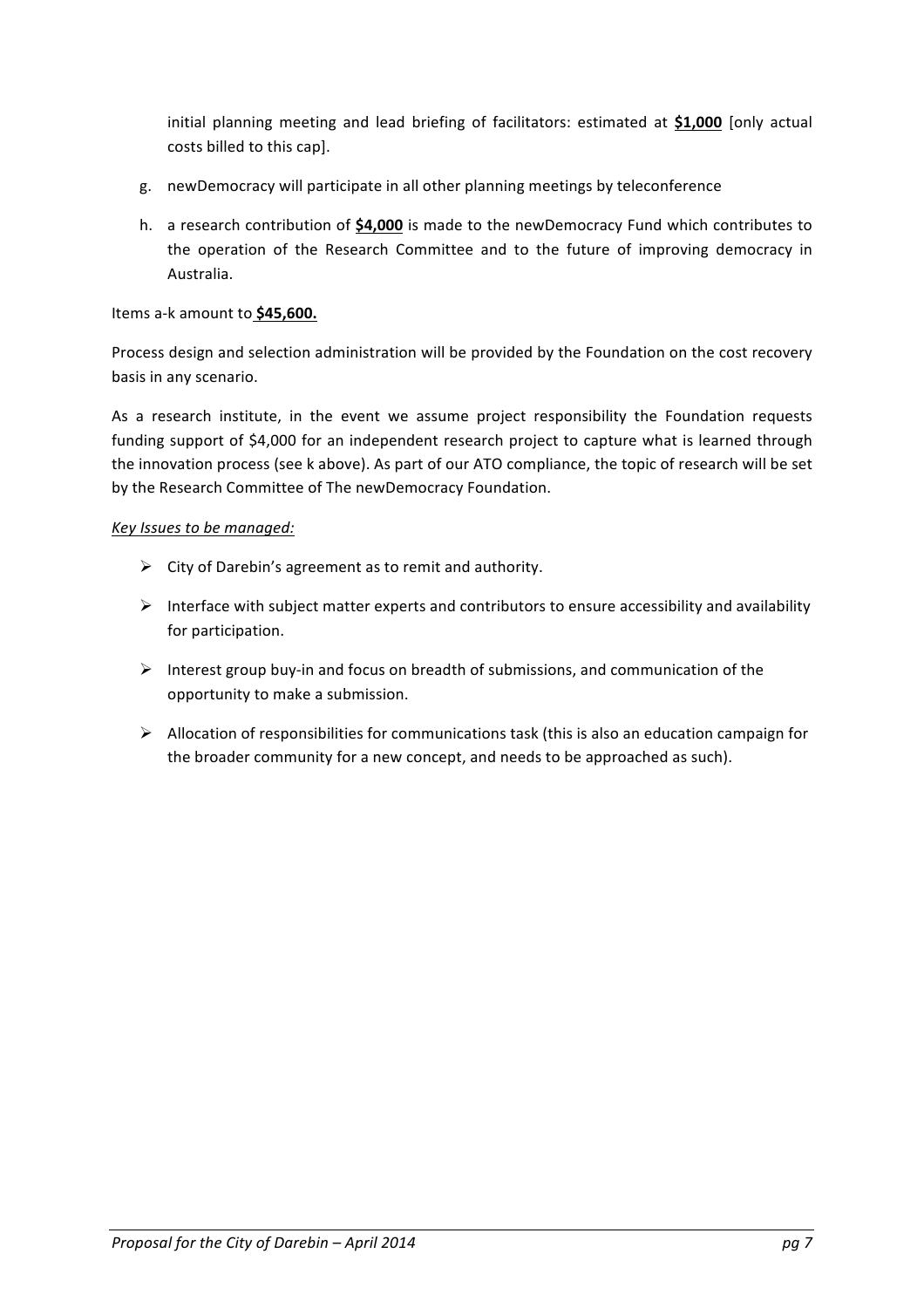#### TIMELINE FOR 2014 DELIBERATIVE PROCESS:

## THE CITY OF DAREBIN **SPENDING ON THE RIGHT THINGS**

#### IDENTIFYING THE VIEW OF AN INFORMED PUBLIC

#### Topic: **How should we best spend \$2m to improve our community?**

#### The jury is asked for a specific and actionable set of recommendations.

| Kick-off meeting  | NDF and Council preparatory planning session.                                                                                                                                                   |
|-------------------|-------------------------------------------------------------------------------------------------------------------------------------------------------------------------------------------------|
| Early March       | Key topics:                                                                                                                                                                                     |
| (teleconference?) | $\triangleright$ Identify required background materials and expert/ contributor program<br>for inclusion.                                                                                       |
|                   | Identify communication targets for submissions and contributions (interest<br>➤<br>group involvement). Include media.                                                                           |
|                   | Revise/ amend/ review this program.<br>➤                                                                                                                                                        |
|                   | $\triangleright$ Agree media and communications protocols – how we work together.                                                                                                               |
|                   | Final budget approval by each party.<br>➤                                                                                                                                                       |
|                   | Finalise date specifics - check for major event clashes.<br>≻                                                                                                                                   |
|                   | Finalise venues.<br>➤                                                                                                                                                                           |
|                   | Agree Academic Oversight Representatives & Research Partner.<br>➤                                                                                                                               |
| April 2014        | Printed invitation sent to a random sample of 3,000 citizens (aim for mail out<br>on 10 March).                                                                                                 |
|                   | (Sample extract secured as .xls immediately after Council approval, provided to<br>nDF in late February)                                                                                        |
|                   | Agree RSVP deadline + 3 weeks. (approx. wk 28 April)                                                                                                                                            |
|                   | Deadline for recruitment and briefing of independent, skilled lead facilitator.<br>NDF to work with Council's preferred provider.                                                               |
|                   | Selection of online platform services (including moderators).                                                                                                                                   |
| Late April 2014   | First round selection to secure representatives.                                                                                                                                                |
|                   | Seeking approx. 45 citizens (43 + reserves).<br>➤                                                                                                                                               |
|                   | Explanation of commitment required: attendance at all elements of<br>➤                                                                                                                          |
|                   | process, including potential online discussion presence.                                                                                                                                        |
|                   | Stratified random sample to deliver descriptive match to community (nDF<br>➤                                                                                                                    |
|                   | to provide technology/ expertise and contact with each selected<br>participant).                                                                                                                |
|                   | N.B. List will not be provided to Council/ Government.                                                                                                                                          |
|                   |                                                                                                                                                                                                 |
|                   | Call for submissions commences early April and runs till meeting 2 of process.                                                                                                                  |
|                   | Briefing sessions conducted for identified interest groups.                                                                                                                                     |
| Early May 2014    | Finalisation of Panels. Provision of welcome kit of materials. Potential to open                                                                                                                |
|                   | up online discussion environment for participants with a focus on agreeing<br>early expert speakers. Online environment provides document sharing and<br>consideration of received submissions. |